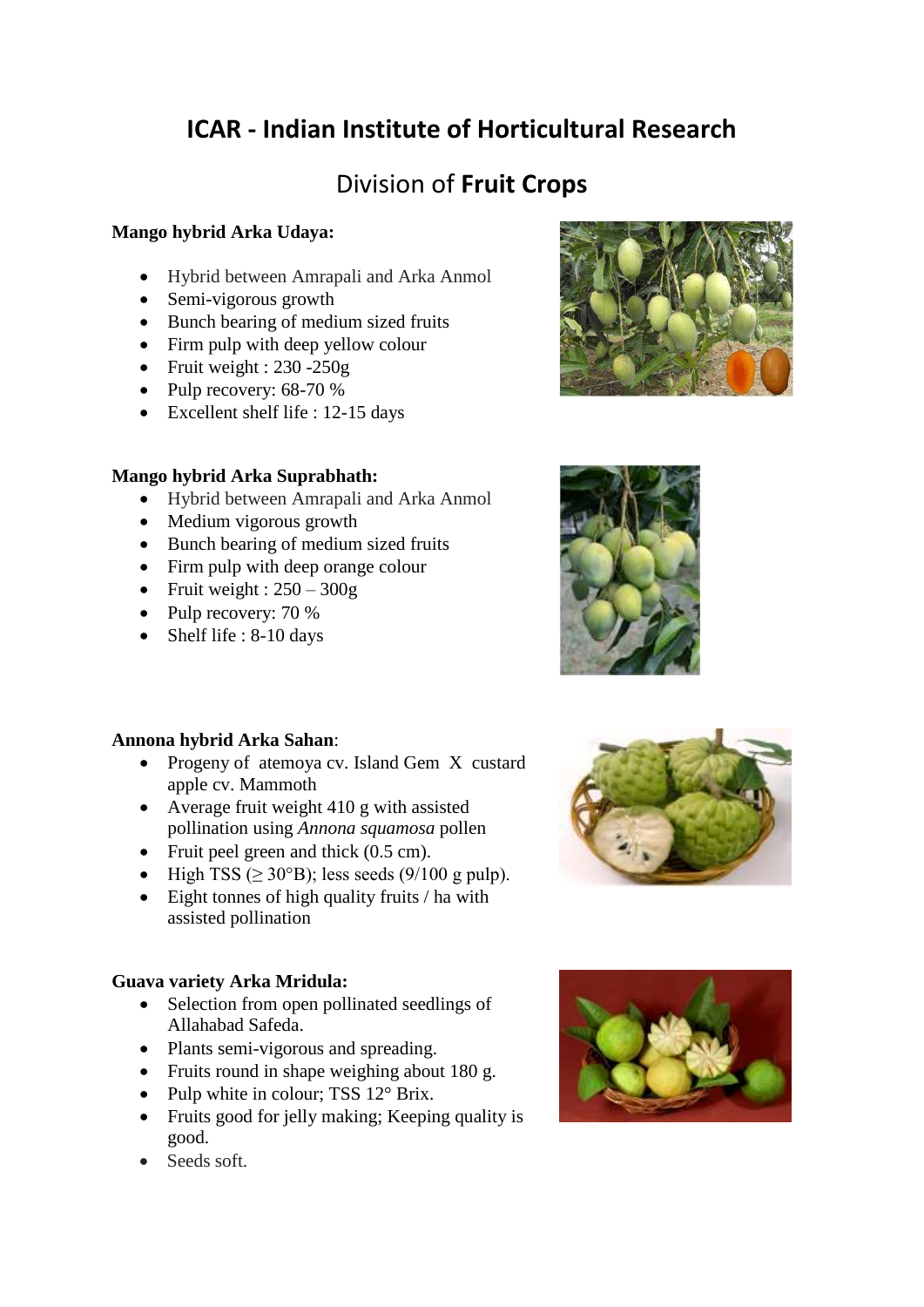#### **Guava hybrid Arka Poorna**:

- Progeny selection of the cross Purple local X Allahabad Safeda
- Semi vigorous and prolific bearing
- Fruits round in shape and big  $(200-230 \text{ g})$
- Pulp white in colour; TSS is 10-12° Brix.
- Suitable for both table and processing purpose

# **Guava hybrid Arka Kiran:**

- Hybrid between Kamsari and Purple Local
- Semi vigorous in growth habit
- Fruits round in shape and medium size  $(230 \text{ g})$
- Pulp dark red in colour: TSS 12° Brix with high lycopene (5 to 7 mg/100g)
- Seeds medium soft ( $7 \text{kg/cm}^2$ )

# **Guava hybrid Arka Rashmi:**

- Hybrid between Kamsari and Purple Local
- Fruit weight :  $200 220g$ ; TSS  $12.0^{\circ}$ Brix
- Rich in ascorbic acid  $(235mg/100g)$  and lycopene (4 mg/100g);
- Seeds medium soft  $(8\text{kg/cm}^2)$
- Pulp deep pink in colour

## **Papaya hybrid Arka Surya:**

- Gynodioecious hybrid from the cross Sun Rise Solo X Pink Flesh Sweet
- Fruit weight 600 to 800g
- Pulp pink in colour; TSS  $13-14^{\circ}B$
- Yield 40-50 t / acre

## **Papaya hybrid Arka Prabhath:**

- Gynodioecious hybrid from the cross (Arka Surya X Tainung-1) X Local Dwarf
- Fruit weight 1200 to 1500g; Good shelf life
- Pulp pink in colour; TSS 13-14°B
- $\bullet$  Yield 80-90 t / acre